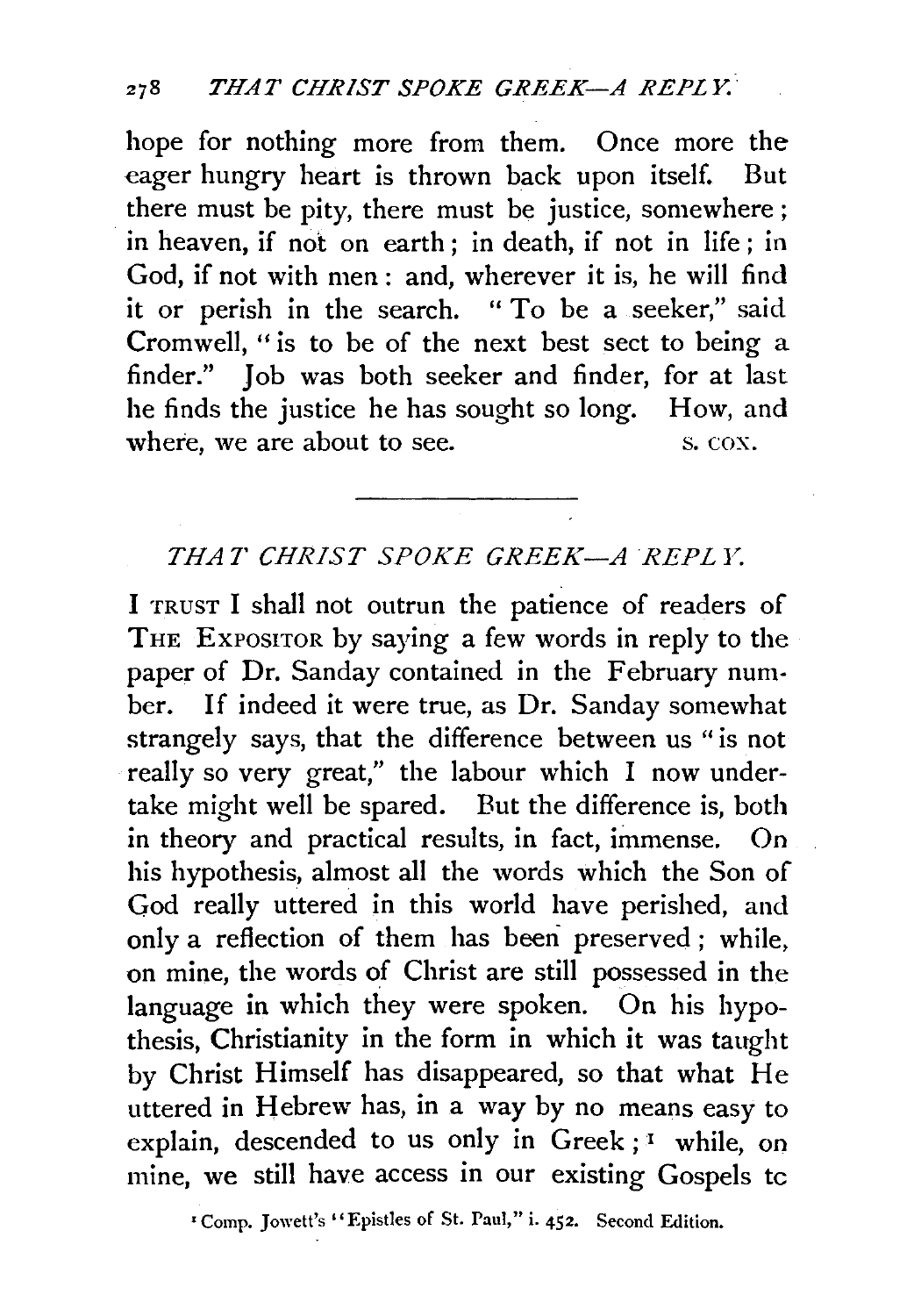the *integri fontes* of the Christian faith. On his hypothesis, the labours of exegetes in trying to bring out the exact meaning of our Lord's words are, to a great extent, worthless, since in many cases there were certainly no strictly corresponding expressions in Hebrew; while, on mine, such efforts are quite legitimate and proper, since they are put forth in connection with the language which was actually employed. I trust, therefore, that the importance as well as interest of the subject will plead my apology for once again recurring to it.

Dr. Sanday begins by making a large number of :oncessions highly creditable to his candour. These are to me not a little encouraging, as indicating that the question is now in a very different condition from what it was some years ago. No one, probably, will henceforth undertake to defend the position occupied by Pfannkuche and Milman, or even by Renan,<sup>1</sup> and many others.

The first thing which calls for notice in Dr. Sanday's paper is a note which occurs at  $p: 83$ . I am there blamed for attaching too much importance to the fact that. Josephus tells us respecting Gadara and Hippos that they were *Greek* cities. This does not imply, it is said, the use of the Greek language. It may mean nothing more than that these cities were peopled by Gentiles, since, as every one knows, Greek and Gentile are in the New Testament convertible terms.

It seems to me, I confess, a pretty strong assertion which is made, when we are told that cities expressly styled " Greek" did not make use of the Greek lan-

<sup>&</sup>lt;sup>1</sup> In the Vie de Jisus (chap. iii.) we read, "Il n'est pas probable qu'il ait su le grec." I need not say how far this is from being the standpoint of Dr. Sanday.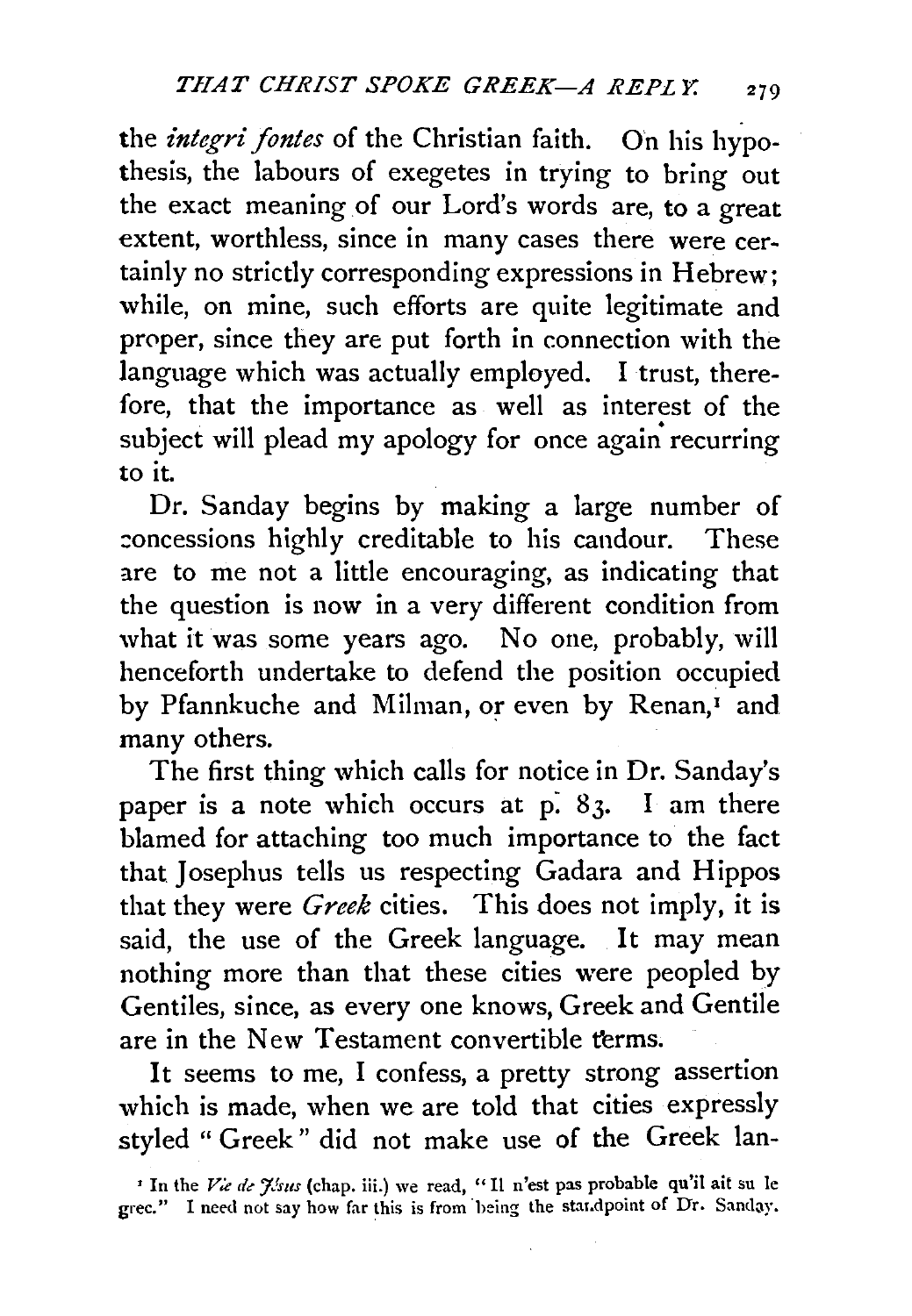guage. All probability is surely against such a statement. And even granting that we are to understand simply that the cities referred to. were inhabited by Gentiles, does Dr. Sanday wish us to believe that these Gentiles learned Aramaic·? I can hardly imagine that such is his serious intention. Let it be remembered that he himself has said, in the first page of his paper, " There is no question that the Jews of our Lord's time were practically bilingual." This being so, what inducement could these Gentiles have to learn the *1* ews' language? And yet it is only on the supposition of their having done so that the force of my argument in connection with the Sermon on the Mount can by any possibility be evaded. If, then, Dr. Sanday does really mean to affirm that these Gentiles, or indeed any others, learned the language of the Jews, I beg to ask what evidence is producible to that effect. So far as I know, there is none. And until some proof is brought forward, the words of Dr. Sanday must be regarded as simply begging the question. That people styled " Greeks," and that cities styled " Greek cities," made use of the Greek language, is surely the dictate of common sense, and ought, unless refuted by sufficient evidence, to be rested in as the fair and natural conclusion.1 No one, indeed, seems hitherto to have questioned the fact that these cities were in every respect Greek. Let me refer only to the eminent Hebraist and historian Ewald. He says of Hippos, Gadara, and Scythopolis, that they were "wholly Greek" cities," *z* and he would therefore, we must believe, have

<sup>&</sup>lt;sup>1</sup> These apt words from an idyll of Theocritus here suggest themselves— $\Delta\omega_0 i\sigma_1^2 \nu$  $\ddot{v}$ 'έξεστι, δοκώ, τοις Δωριέεσσιν -- "Dorians, I think, may be allowed to speak Doric." So Greeks may surely be allowed to have spoken Greek.

<sup>• &</sup>quot;Vollig Hdlenische Stadte."-Gesch. *d. Vol!:. Isr.* iv. 266.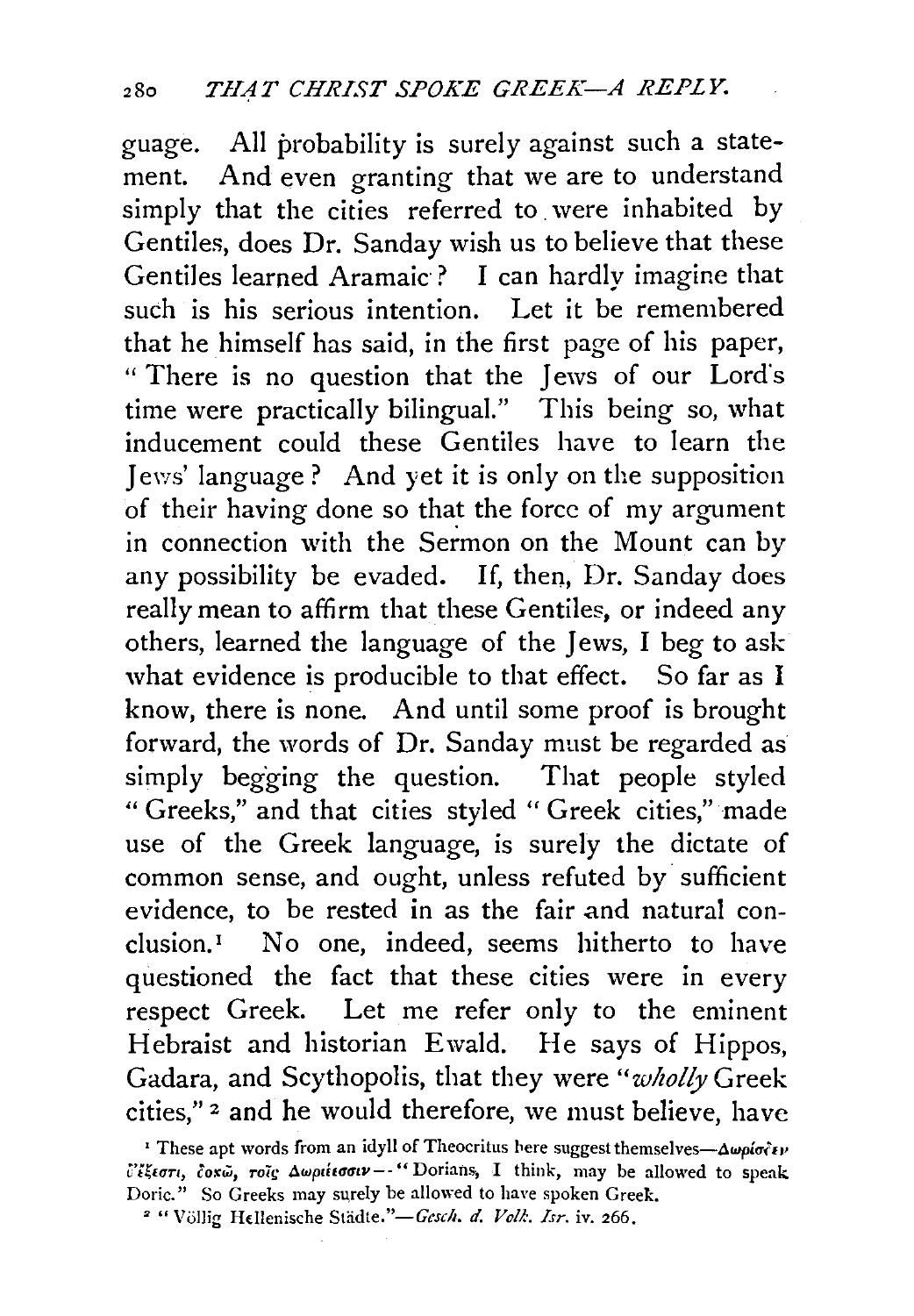been somewhat surprised to learn that their inhabitants did not necessarily make use of the Greek language.

The linguistic condition of the cities of Decapolis is thus really decisive as to the language of the Sermon on the Mount, and therefore decisive as to the whole question at issue. But there is another fact to which I called attention, that Dr. Sanday has entirely overlooked. It matters nothing to my argument whether the great discourse reported by St. Matthew was delivered on one or more occasions. But it does matter that *this* point be noticed; that among those who listened to a portion of it at least were inhabitants of *Tyre and Sidon.* Will Dr. Sanday venture to maintain that these people understood Aramaic ? If so, the learned world will probably be curious to hear the proof, since it has hitherto held that even Syro-Phœnician had ceased, at the time referred to, to be the medium of public intercourse in these regions. I formerly referred to Gesenius in proof of this point : let me now quote another learned authority to the same effect. Sperling, in his masterly work entitled " De Nummis non Cusis," alluding to the fact that all the Tyrian coins of this period bore Greek inscriptions, · remarks in explanation : " For after the successors of Alexander the Great and the Greeks got possession of Syria, the people of the country both spoke Greek and wrote only in Greek, while they managed all their matters, the coining of money inclusive, according to the customs of the Greeks; and the ancient Tyrian or Phœnician writing and inscription completely vanished and perished."<sup>1</sup> I refer, then, with confidence, to the statement formerly made, that Greek was at the time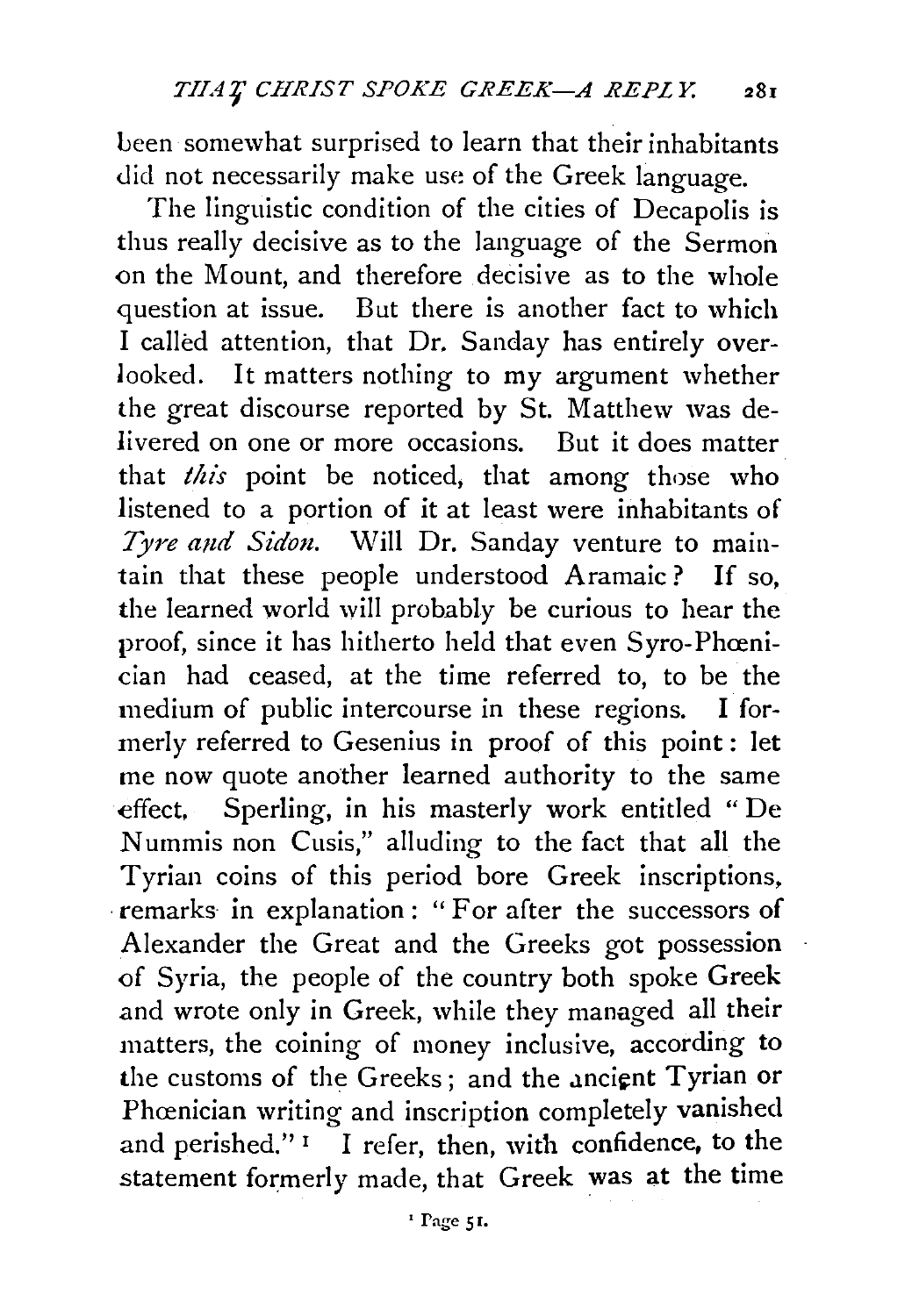the language of Phœnicia. Dr. Sanday, as I have remarked, has not said one word in contravention of that statement. But it demands to be faced, and either refuted or accepted. If it can be refuted, then let it disappear from my argument for ever. But if it must be accepted, let it carry with it its own proper conclusion. What that conclusion must be, is obvious from Luke vi. 17. There we read respecting Christ, "And he came down with them {the apostles), and stood in the plain, and the company of his disciples, and a great multitude of people out of all Judæa and Jerusalem, and from the sea coast of Tyre and Sidon, who came to hear him, and to be healed of their diseases." The discourse which that mixed multitude of Jews and Phœnicians listened to simultaneously, and in common understood, must have been delivered in the Greek language.

Dr. Sanday next tells us (p. 84) that " the mass of the nation hated all that was Greek.". This is one of those sweeping assertions not unfrequently found in connection with the question under consideration. It is apt to produce considerable impression by the very vehemence with which it is made; and, accordingly, I am inclined to ascribe to the feeling thus excited, more perhaps than to anything else, the unwillingness displayed to admit the force of my argument. But I entreat the reader to withstand its force until it becomes something more than assertion, and to keep his mind open till some proof has been brought forward io support of the only point here truly relevant, viz., that the Jews of the period hated the Greek *language.* 

Very different is the opinion expressed by the illustrious Rabbinical scholar, Lightfoot. " The. Jews," he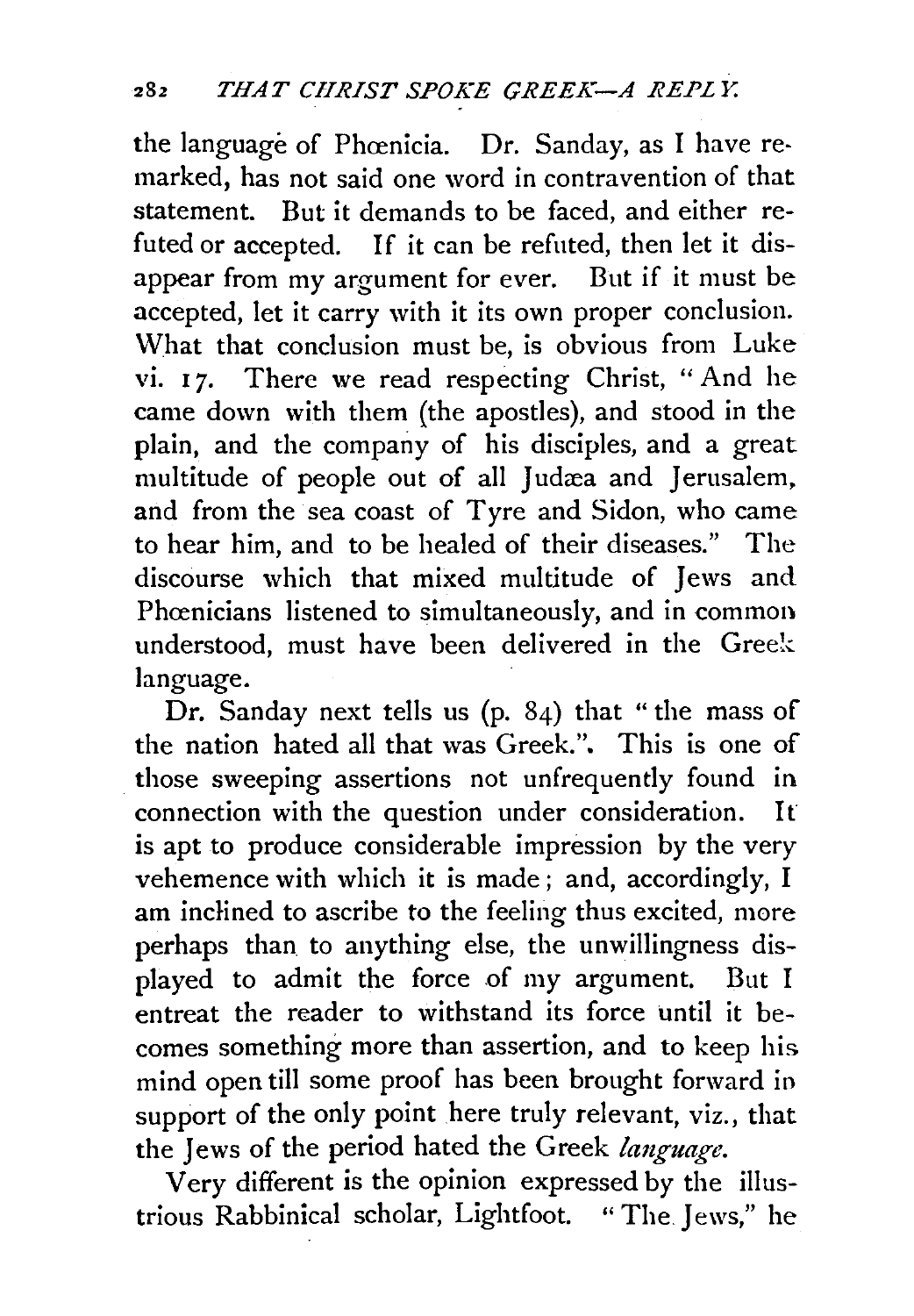says, referring to the early Rabbis, "do well near acknowledge the Greek for their mother-tongue even in Judæa." $\overline{1}$  This is not very like hating the language. To the same effect, Zunz, an eminent scholar of our own day, declares : "The speech of Greece stood among· the Jewish wise men of Palestine· in high esteem." *z*  In this opinion he is joined by the learned Jewish writer, Frankel, who says: " In the Talmud itself the Septuagint is only referred to in terms full of respect."3 In fact, there are passages which ascribe nothing less than Divine inspiration to the Greek version of the Old Testament. 4 But turning away from these later views, let us see what inference is to be derived from the earliest Hebrew literature bearing upon the question.

The compilation of the Mishna was begun by the Rabbi Judah about the middle of the second century of our era, and was completed some fifty or eighty years afterwards by his disciples. The object of this work was to preserve from perishing the maxims and decisions of former Rabbis, so that the substance of part of it, doubtless, belongs to a date anterior to the birth of Christ. Now, among its statutes, we find one of Simeon, the son of Gamaliel, to the effect that it was not allowable for the Jews to compose books "except in the *Greek* language." Again, we read that a bill of divorcement might be written and signed either in *Greek* or Hebrew, and was equally valid, whether the one language or the other was employed. These passages indicate something very different from that hatred of Greek attributed by Dr. Sanday to the Jews<br>1 "Works," by Pitman, xi. 25. *• Vorträge*, p. 10.

<sup>3</sup>*Voo'ludim zu tier Septuagitlla,* P· 61. <sup>4</sup> Hertzog's *Real Encye*. Art. Alexan. Uebers.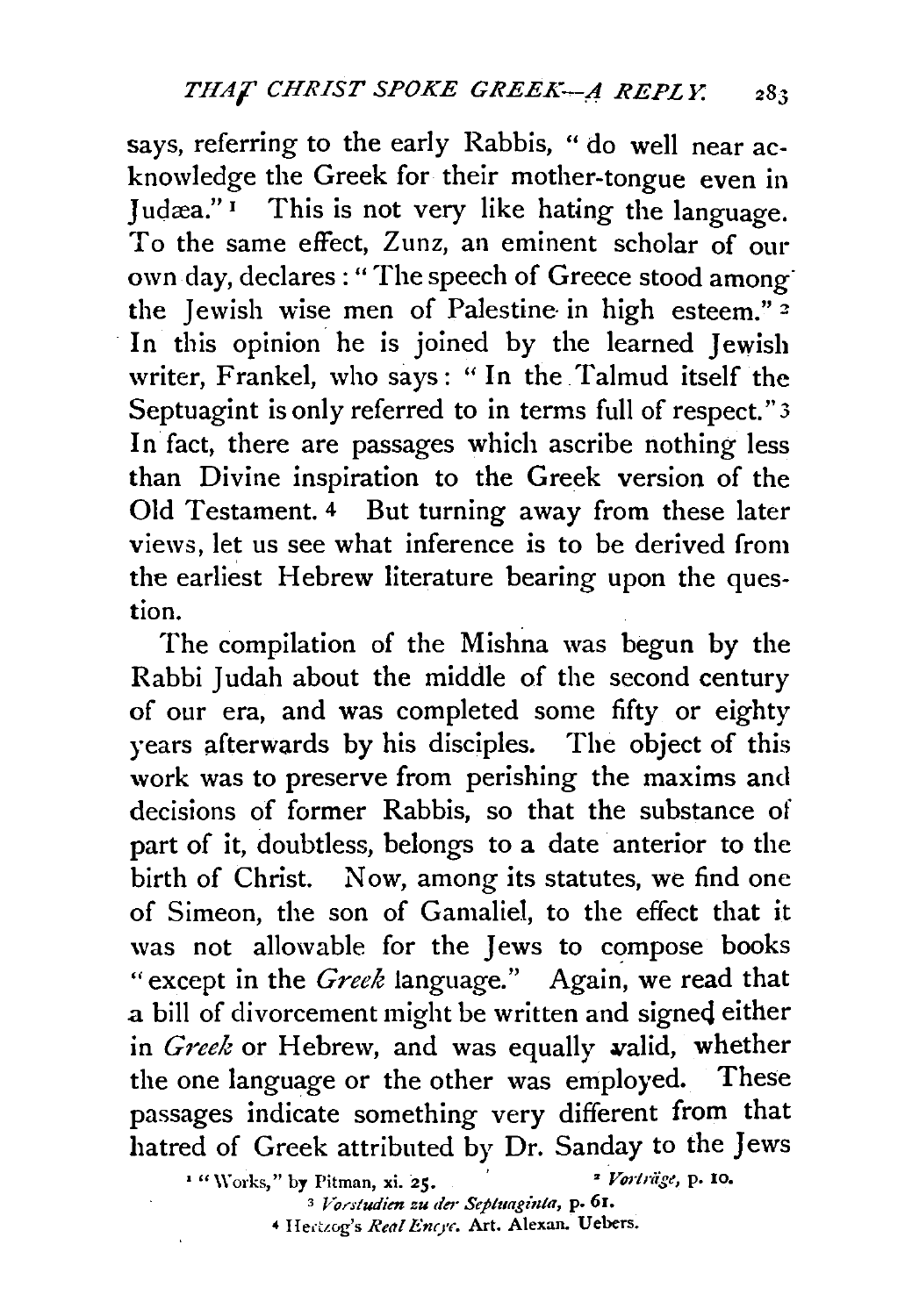of our Saviour's day. I must repeat, therefore, that any dislike evinced to the use of that language was a thing of later date. For we, no doubt, also read in the Mishna, exactly in accordance with what we might infer from some passages in Josephus, that the study and employment of the Greek language were formally prohibited during the course of the wars conducted by Vespasian and Titus. <sup>1</sup>

The fallacy in this assertion, that the Jews " hated *all* that was Greek," seems to be one that is well known to every student of logic. It is the *Fallacia a dicto secundum quid ad dictum simpliciter*. If the thesis propounded were that the Jews always hated the *reli*gion or *philosophy* of the Greeks, then the position would, I believe, be tenable, and we might thus reconcile apparently inconsistent passages which occur in the Rabbinical writings. This was pointed out by Paulus so long ago as 1803. He shews that the hatred of what was Greek applied to the Greek philosophy, and not to the Greek language. On the contrary, as is proved by citations from the Talmud, Greek was in habitual use among the Jews of Palestine, and the study of the language was regarded as perfectly legitimate.<sup>2</sup>

Dr. Sanday has most justly remarked that "the Jewish character did not change back\vards and forwards like a shuttlecock." But who represents it as so changing? The Greek proclivities of the Jews for several generations before Christ constitute an unquestionable fact. This has been clearly demonstrated by Ewald in the section of his history entitled "The ir-

<sup>&</sup>lt;sup>1</sup> See Surenhusius, Misch. Megill. 1, 8; Gittim, 9, 8; Sotah, 9, 14. <sup>2</sup> Millin's Magazin Encyclopédique, 1805.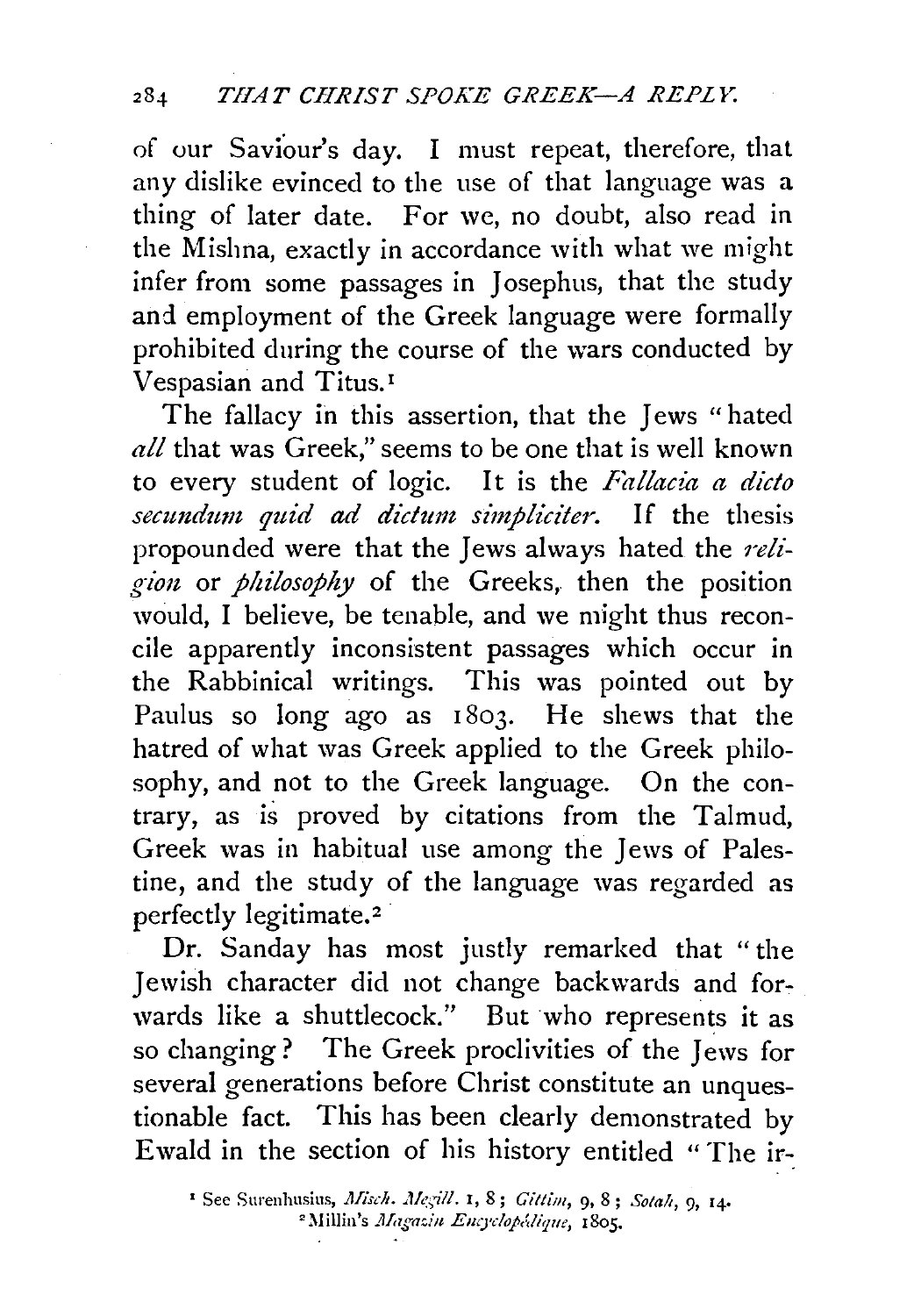ruption of Grecian culture and art." Referring to the period in question, he says: " There soon were plenty of Jews and Samaritans who at once betrayed their predilection for the new culture by their adoption of Greek or Greek-like names. And this intrusion of the Greek element by no means limited itself to Alexandria or other Greek cities ; it spread also speedily and powerfully to Jerusalem, and especially to Samaria, as many indications lead us to acknowledge." 1 This is obvious from the apocryphal books of the Old Testament. And when the author of the Second Book of Maccabees tells us that in his day Hellenism had become so prevalent in the land, shall we suppose that, without any cause which history recognizes, there was a sudden and violent recoil in the opposite direction ? No ; there is not a shadow of reason to believe that such a thing had taken place before our Lord's day. It was only at a later date, and owing to circumstances totally different from those of the time of Christ, that an outburst of fury and fanaticism against all that savoured of Gentilism actually took place.

The position of Dr. Sanday in reference to the Epistle to the Hebrews is somewhat peculiar, and will not, I venture to think, be regarded as satisfactory. Admitting the composition to be a letter, he believes that there is hardly any clue to its original destination. In this he departs both from the ancient Fathers and from the great majority of modern critics: These have felt constrained, in spite of all difficulties, to regard the Epistle as having been primarily intended for the Church in Palestine. The one grand barrier to this conclusion has been the language of the Epistle. I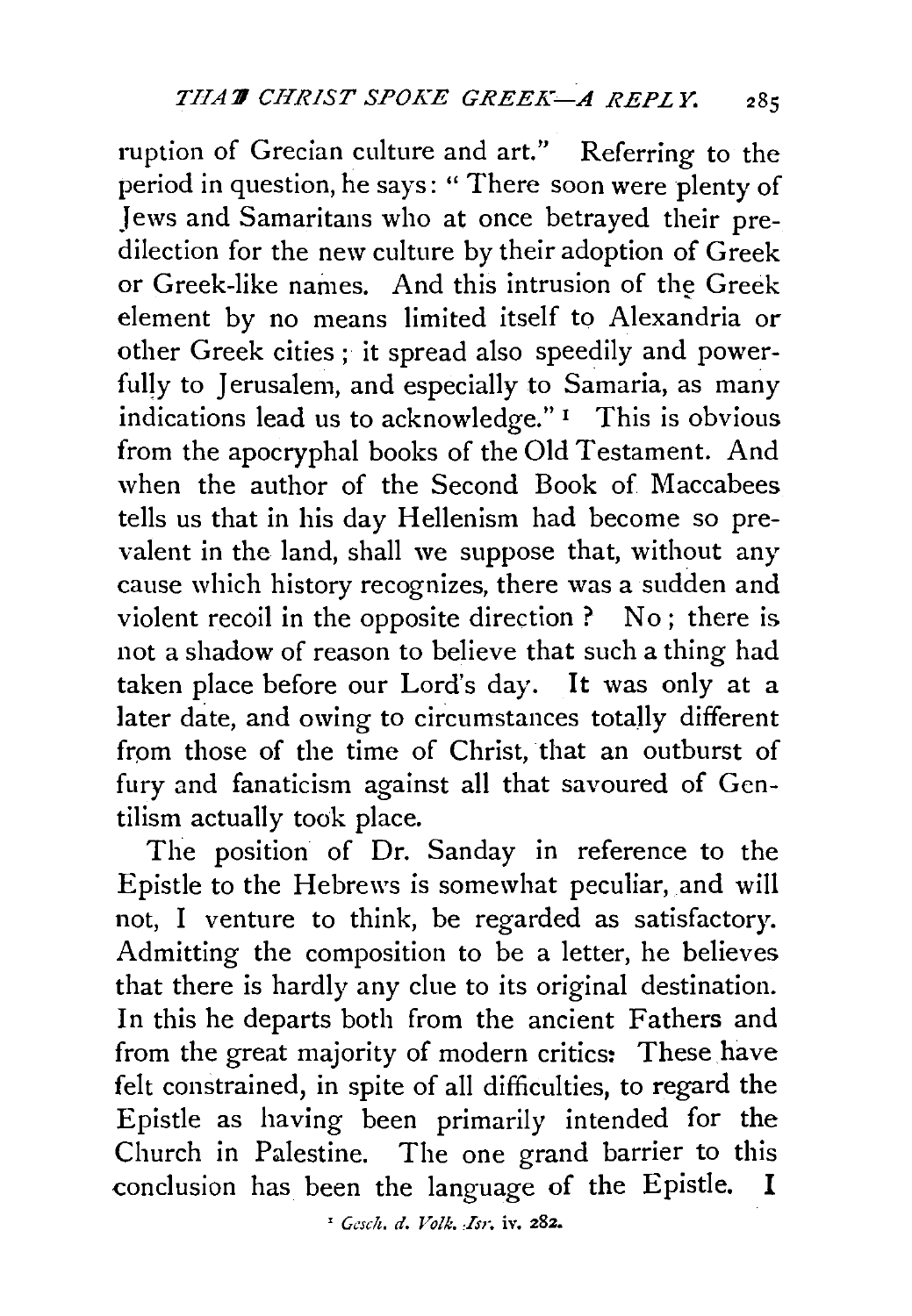need not repeat what was formerly said on this point. Dr. Sanday appears to concede that the original destination of the Epistle *may* have been Palestine, but thinks that this proves nothing as to the language dominant in that country. I shall only remark on this, that the writer is evidently and very thoroughly *en rapport* with his readers, which could scarcely have been the case had he written to them, as Dr. Sanday is willing to imagine, in a language which perhaps not more than half of them understood. I cannot but feel that the argument I based on this Epistle remains untouched, "though I might easily afford to part with it without any detriment to the cause for which I plead.

A somewhat desperate expedient is had recourse to by Dr. Sanday in order to escape from the conclusion derived from the knowledge of Greek manifestly possessed by the Apostle Peter. He thinks it " rather probable that St. Peter did not write his Epistle for himself." It is supposed that St. Mark acted on the occasion as his amanuensis and interpreter, writing at the Apostle's dictation, but changing, I presume, his Aramaic into Greek. Now this is surely to cut the knot instead of untying it. And not only is the hypothesis totally gratuitous, but it seems clearly opposed by the writing itself. Mark is conceived of as the author of the letter in its Greek form, and yet he is spoken of (Chap. v. 13) as "Marcus, my son!" It is in a very different way that the amanuensis of St. Paul introduces his own name when he says (Rom. xvi. 22), "I, Tertius, who wrote this epistle, salute you in the Lord." But even waiving this, what does Dr. Sanday say as to St. Peter's sermon on the day of Pentecost?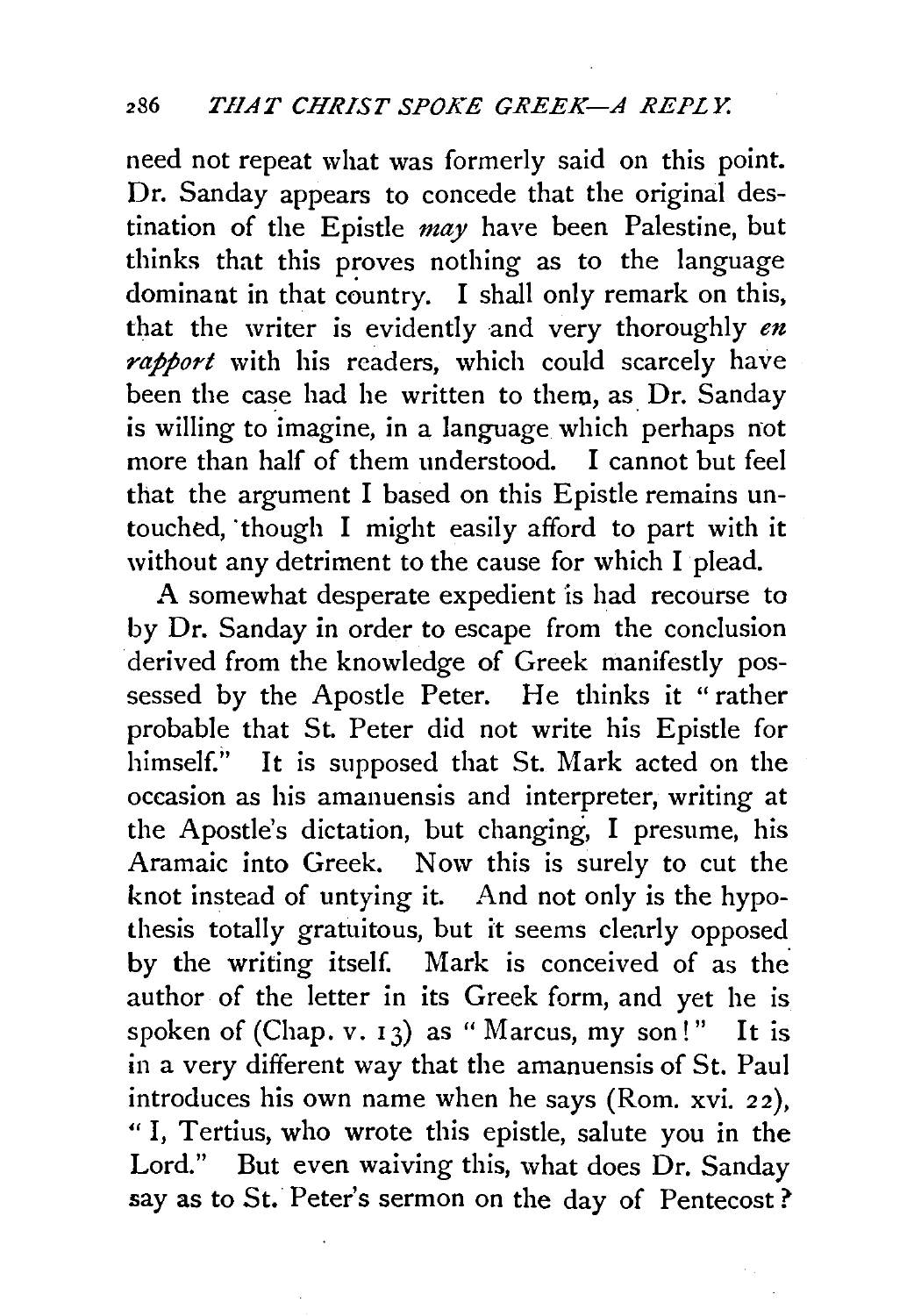He has taken no notice of this in his paper; but I must be allowed again to press it on the attention of the reader. That sermon, be it observed, was addressed, .among others, to " men of *Cyrene,* and strangers of Rome, Jews and *proselytes.*" And I ask, Will any one maintain that these persons understood Hebrew? If so, I should like to see the proof. But if not so, St. Peter spoke at the time in Greek, and the clearest evidence is thus presented of the familiarity then possessed by the Jews with the Greek language.

Dr. Sanday presses me, I think somewhat unduly. with the admission which I have made, that Aramaic might still be called the vernacular language of Palestine. He asks  $(p, 92)$ , "Is not the *vernacular* language of a country *the* language ? " Yes, in one sense ; but not necessarily so in another. Celtic may be said to be the vernacular tongue of many Scottish Highlanders, who yet scarcely ever hear it on public occasions. Gaelic may be said to be their mother tongue, but the language which they read in books, and which they listen to in public, is English. Many other illustrations might be derived from bilingual nations. And exactly so do I conceive it to have been in Palestine. The Aramaic was the representative of the old ancestral tongue, and as such was used in homely familiar intercourse. I ani therefore willing to style it the vernacular language of the country, but I do so without the least prejudice to my argument. This must be obvious to all who have attended to the relations which I regard .as having existed between the two languages. The Aramaic, I have elsewhere remarked, "might still be said, though with difficulty, and amid many exceptions,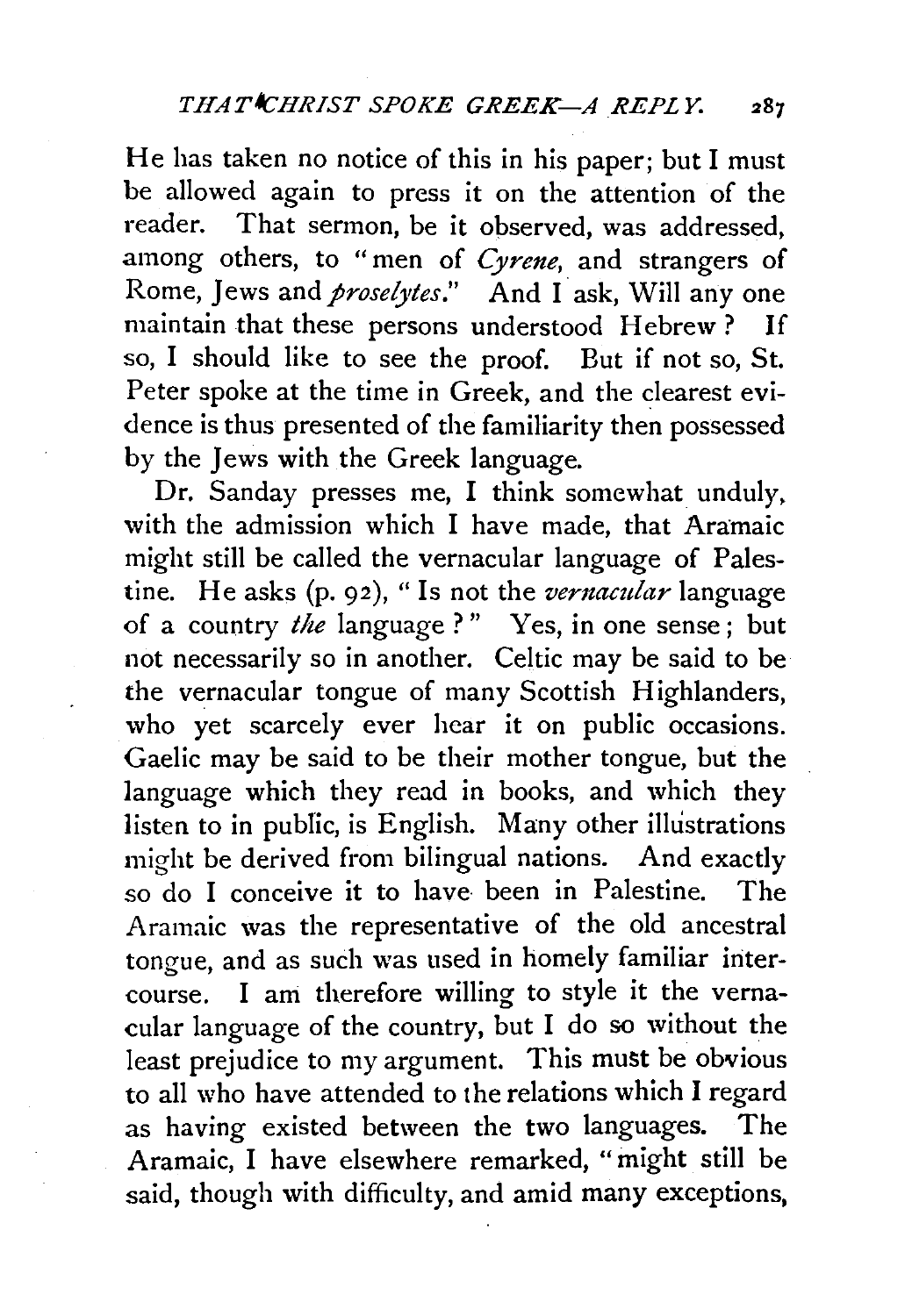to maintain its position as the mother-tongue of the inhabitants of the country. <sup>1</sup>

We are told by Dr. Sanday that the occurrence of occasional Aramaic expressions in the Greek Gospels is quite as compatible with the belief that Christ habitually spoke the one language as the other. But in this I hardly think that he will carry with him the assent of any candid and considerate reader. Here we have documents which, on his hypothesis, have been, as a body, translated from the Aramaic, and which nevertheless retain, here and there, an expression from that language. Now, in such a case it is surely requisite, and should also be possible, to give some plausible reason for the retention of these words untranslated. Accordingly, many on Dr. Sanday's side of the question, recognizing the necessity, have made such an attempt. The results have been of the sorriest character. -indeed, have at times bordered on the ludicrous. Dr. Sanday prudently lets the matter alone, though he is bound, like others, to offer some explanation. I beg to refer with considerable confidence to what was said on this point in my previous papers.

I need hardly say here that it is no argument whatever against my views to find *Aceldanza* spoken of at Acts i. 19 as belonging to the "proper tongue" of the Jews. As I have discussed this passage at some length elsewhere,<sup>2</sup> I need not dwell on it here. Instead of any observations of my own, I shall quote the words of a writer who cannot be suspected of any sympathy

<sup>&#</sup>x27; " Discussions on the Gospels," p. 5· I may here remark that, while the tone of Dr. Sanday's paper is excellent throughout, there seems to me to be one jarring sentence. He asks, "Can we suppose that our Lord Himself used any other language than the vernacular ?" Certainly we can, as the word " vernacular " is explained above. And let me add that we must look only at *facts*, and have nothing to do with *suppositions*. <sup>2</sup> "Discussions on the Gospels," p. 302. <sup>2</sup> "Discussions on the Gospels," p. 302.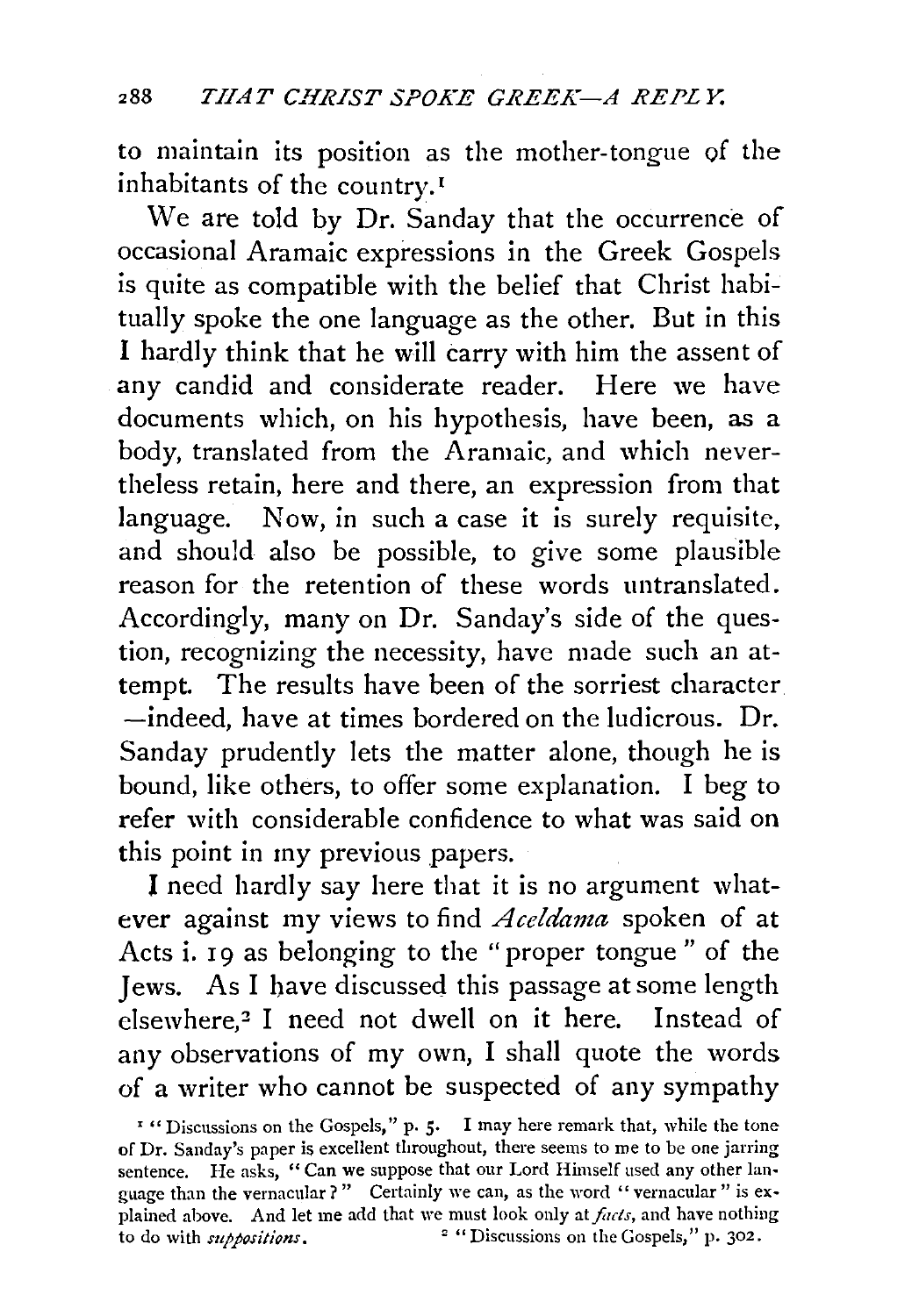with me in the present question. "Some affirm," says the author of " Supernatural Religion," " that Verses 1S and 19 are inserted as a parenthesis by the author of the Acts, whilst a larger number contend that only Verse 19 is parenthetic. A very cursory examination of the passage, however, is sufficient to shew that the verses cannot be separated. Verse 18 is connected with the preceding by the *uèν ovv*, 19 with 18 by *καὶ*, and Verse 20 refers to  $16$ , as indeed it also does to  $17$ and IS, without which the passage from the Psalm, as applied to Judas, would be unintelligible. Most critics, therefore, are agreed that none of the verses can be considered parenthetic." 1 Among the critics referred to in this last sentence are Meyer, Stier, De Wette, Zeller, and others of deservedly high reputation. Dr. Sanday, however, goes against them, and regards the words referred to as " an added note or comment by St. Luke." This seems to me, as it has to so many others, utterly impossible, on account of the Greek construction. I still regard the whole speech as that of St. Peter, to whom it is ascribed ; and why should we doubt that he was now speaking in Greek, seeing that, as proved above, he unquestionably did so on the occasion referred to in the second chapter?

To save space, I shall not dwell upon the perhaps not very important remarks of Dr. Sanday on the Talmud and Targums. He quotes a passage from Credner on the subject, and I always listen to anything coming from that most admirable writer with the utmost respect. But not even Credner can convince me that, when our Lord said to his hearers, "Search the Scriptures," He referred them to an Aramaic trans-

'Vol. iii. p. 100.

VOI- Vl!.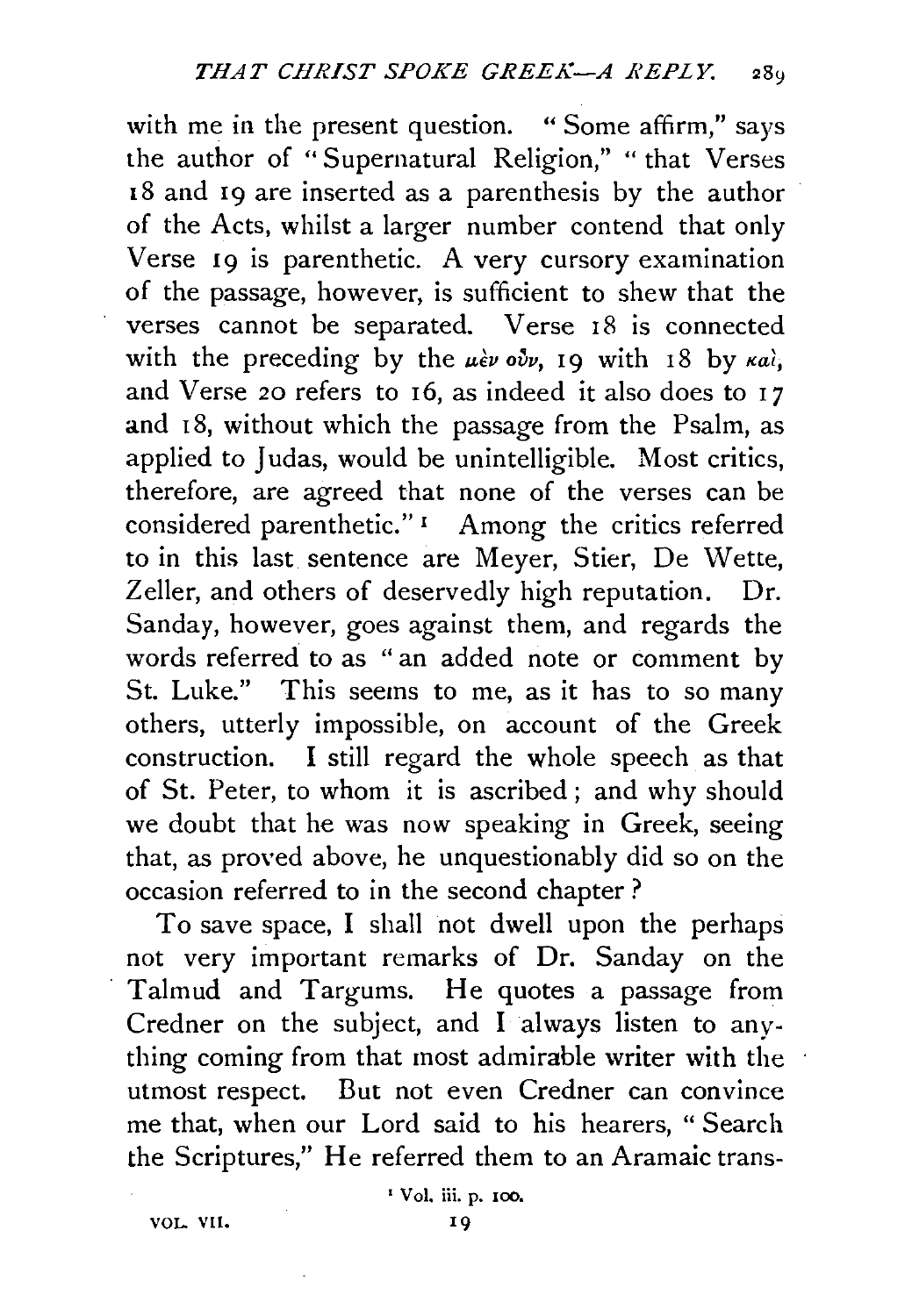lation of the Old Testament, of which we hear nothing in Jewish or patristic antiquity.

But I now come to deal with Josephus, to whom Dr. Sanday ascribes an overwhelming force in deciding the question at issue. This, I think, is hardly fair, since we have in the New Testament itself no fewer than eight different authors of the period, who ought all to have a voice in determining the matter. But Dr. Sanday has appealed to Josephus, and to Josephus let us go.

First of all, then, as every scholar knows, Josephus depends, for the most part, on the LXX. in his references to the Old Testament. Though a man of eminent learning among the Jews, it is clear that he knew but little of ancient Hebrew, and it is still more obvious that he knew nothing at all of those Aramaic Targums which have so often, without the least ground of evidence, been conjured into existence.

Next, Dr. Sanday forgets altogether that passage in the preface to his History of the Jewish War, in which Josephus tells us for *whom* he wrote it in Aramaic. Was it for the Jews of Palestine ? Nay : but for "the barbarians of the interior"-the Jews of Babylon and the surrounding countries. And for whom did he translate that history into Greek ? For those, as he himself tells us, who lived under the government of the Romans. Now, it is clear that the Jews of Palestine are excluded from the first class, and included in the second. They were *not* among those tor whose sake Josephus wrote his history :a Hebrew, and they *were* among those for whom he translated it into Greek. Is not the inference obvious ?

But now we come to the passage in Josephus on·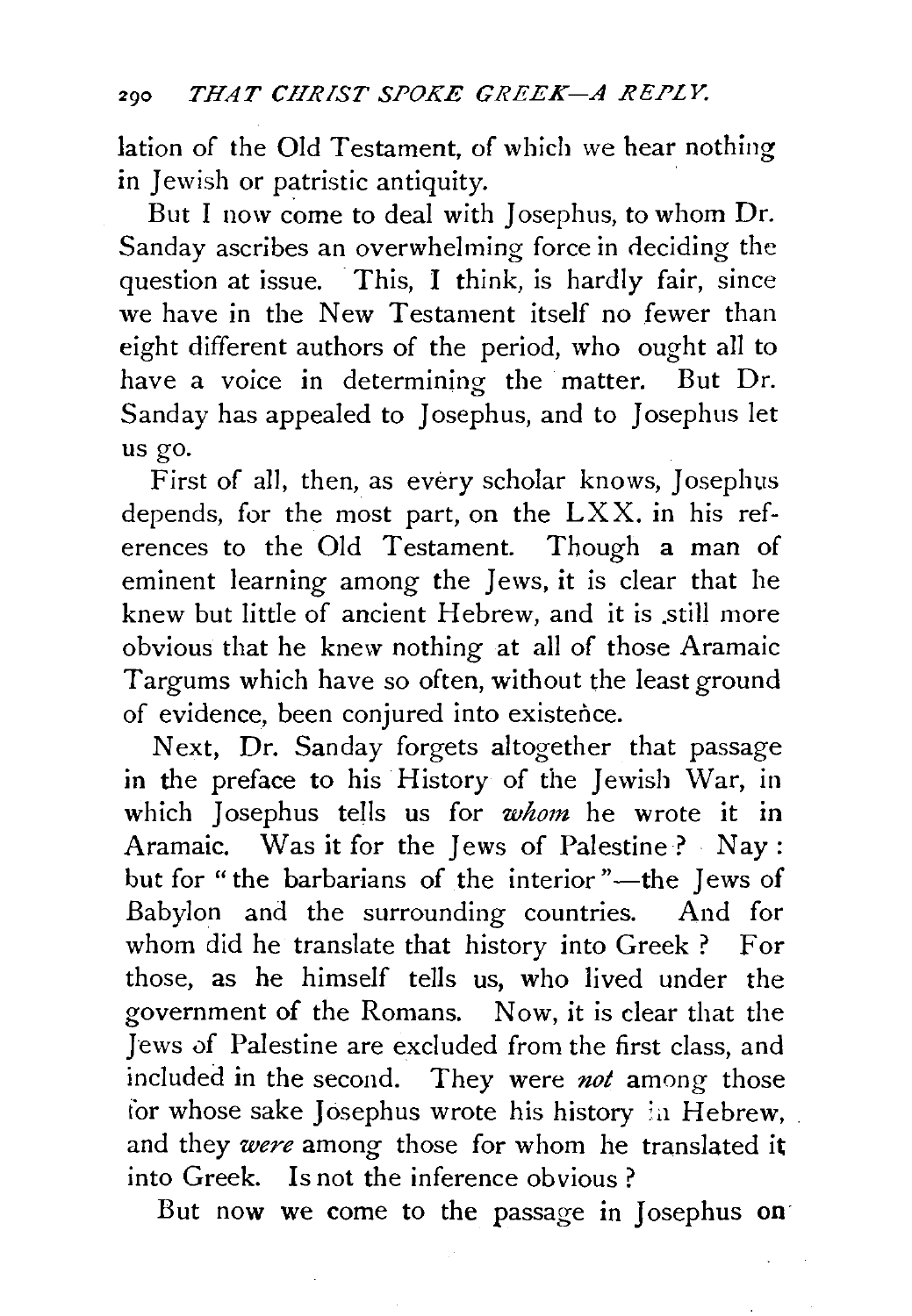which Dr. Sanday appears to lay the greatest stress: I refer to the statement made by the Jewish historian at the close of the "Antiquities." Now, let the reader well observe to what conclusions Dr. Sanday's interpretation of the passage leads him. They are these : " A knowledge of Greek was common enough among the middle and lower classes *(i.e.,* the classes that would naturally be engaged in traffic, either with Hellenistic Jews or with foreigners): among the upper classes (except, we should probably have to say, the Herodian court and party) it was rare, and few spoke it correctly; but the idea that Greek was the current language of the country, is contradicted in every line." Can these be correct conclusions ? I am afraid they will hardly be accepted as such by many on Dr. Sanday's side of the question. Thus says Grinfield : " The knowledge of Greek was confined chiefly to the *upper* orders, and to the Roman officers."<sup>1</sup> Thus also Renan: "The Greek language was little spread in Judæa beyond the classes who had part in the government, and cities inhabited by pagans, like Cæsarca." <sup>2</sup> And so multitudes of others.

Thus, on the one hand, we have Dr. Sanday maintaining what his own friends would style the probably more than paradoxical opinion, that Greek was known by the *lower* classes among the Jews, but rarely by the *upper;* and, on the other hand, we are told what seems more in accordance with the common-senseview of the subject, that, while the Greek language was known by the highly-educated among the Jews, it was scarcely heard among the community at large. May I not be forgiven for hoping that, amid such confusion of

<sup>2</sup> "Apology for the Septuagint," p. 76. <sup>•</sup> *Vie de Jésus*, chap. iii.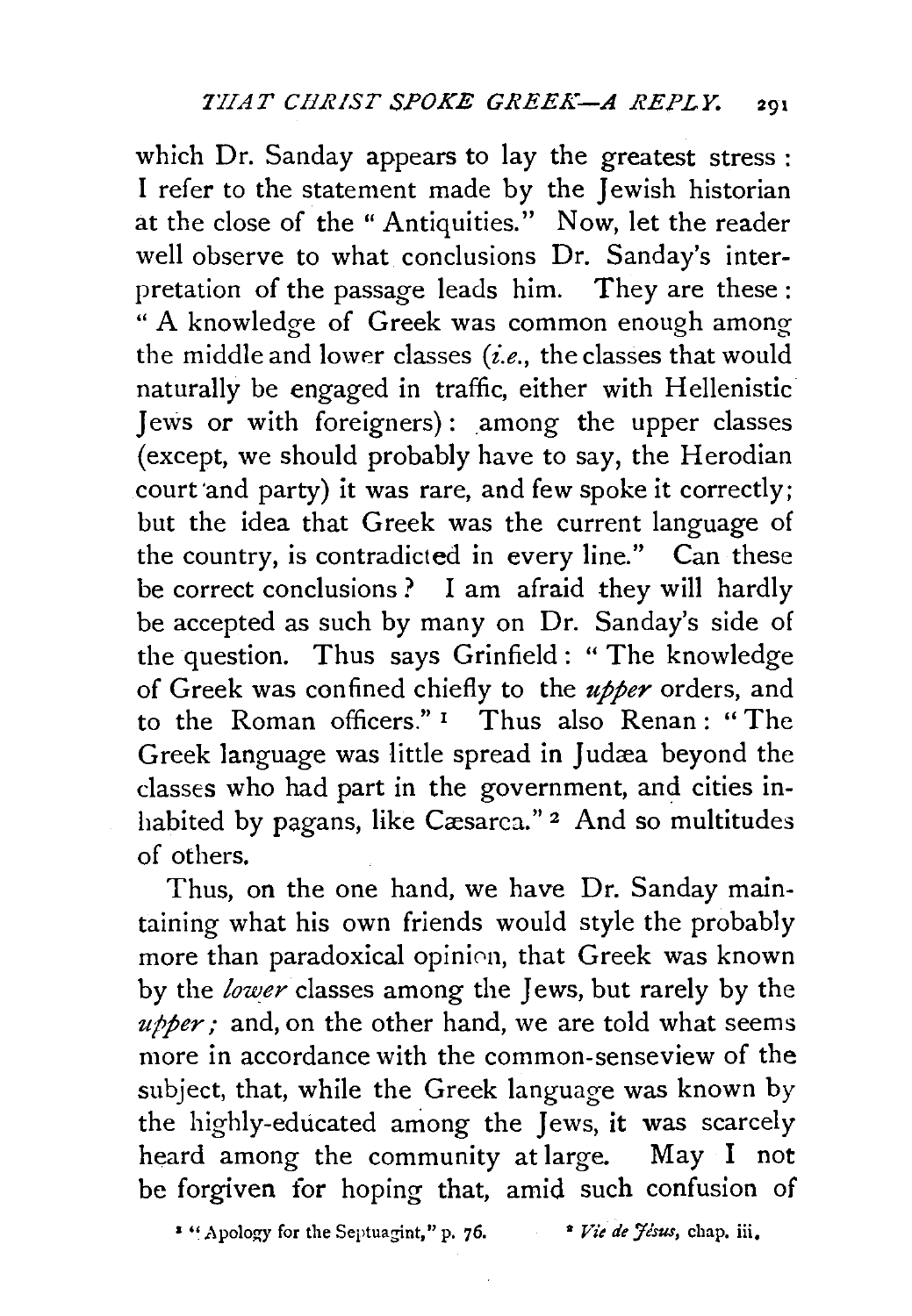thought on the subject, agreement will yet be found in the acceptance of my proposition ?

*What was it* that Josephus took such pains to learn? Not Greek *cujuslibet generis*, for, by Dr. Sanday's admission that the Jews of the time were " bilingual," he had that without any trouble. What, then, could it have been, unless, as I have maintained, to write, as far as possible, in pure and classical Greek? "Josephus imitates," says Ernesti, "with great care and considerable success, the writers of pure Greek, especially Polybius, both in single words and in the turn 'of his sentences, intermixing but few Hebraisms, and therein, as he himself says, departing from the custom of his fellow-countrymen."<sup>1</sup> And a late able American scholar shews us that he takes the same view of the import of the passage when he says, "Josephus speaks with emphasis of the difficulty which even a welleducated Jew found in writing Greek . with idiomatic accuracy."<sup>2</sup> The real meaning of this much-vaunted passage in Josephus thus turns out to be in perfect harmony with the views which I have endeavoured to establish.

The other passage *(Contr. Ap.* i. 9) need not long detain us. Dr. Sanday himself admits that there may be in it "some exaggeration." Josephus is supposed to affirm that, of all in the Roman camp, he was the only one who understood Hebrew, or who, knowing both that language and the Greek, was capable of acting as interpreter between the Jewish deserters and the Romans. But this is absurd on the face of it, and in direct contradiction to numerous accounts containec'

• Hadley's "Essays Philological and Critical," p. 413.

<sup>&</sup>lt;sup>1</sup> "Institutes," ii. 184.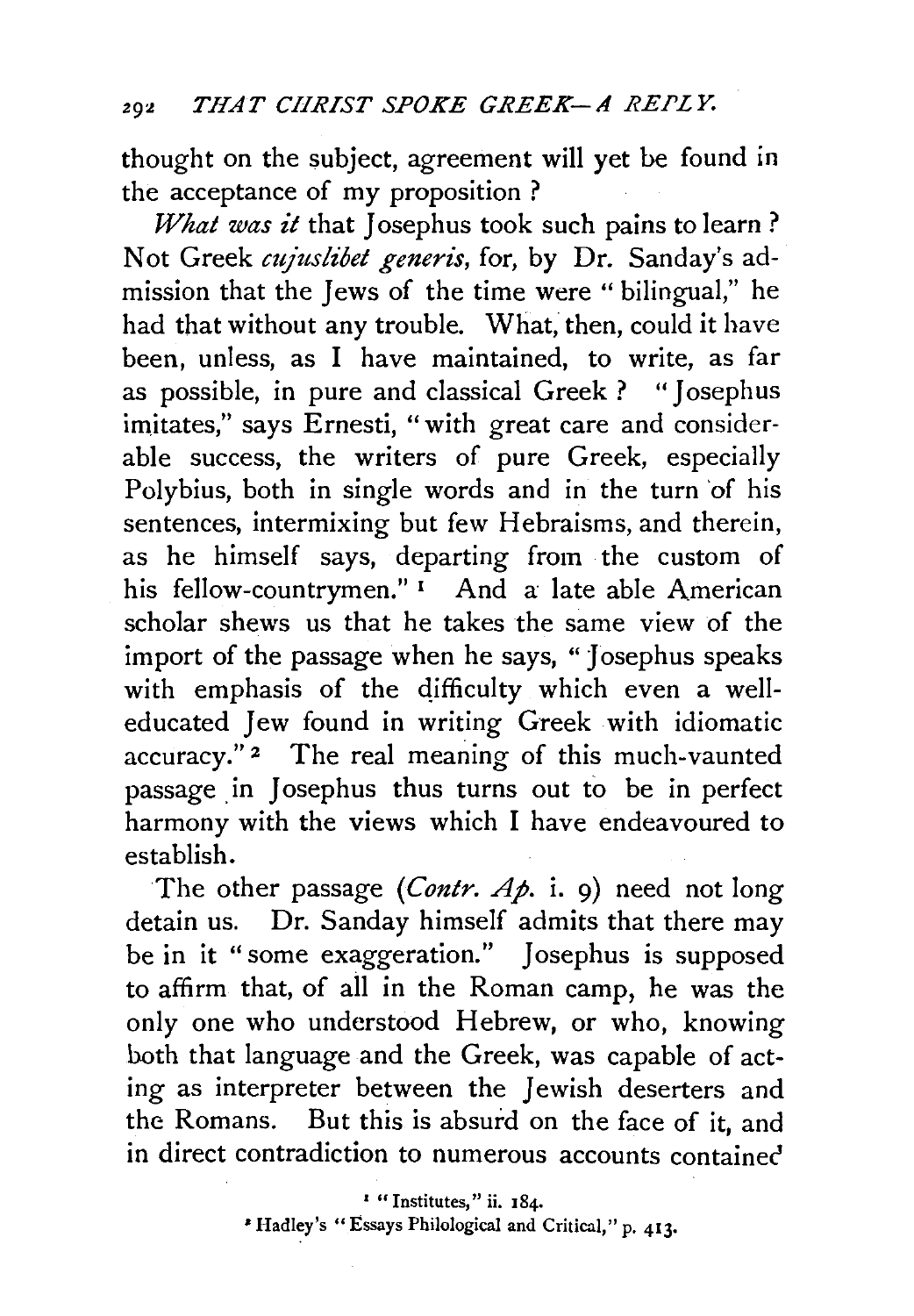in his own writings.<sup>1</sup> Either, therefore, another meaning than "understood" must be given to  $\sigma v \nu \gamma \nu$ , or the passage must be regarded as one of many in which Josephus seeks, at the expense of perfect truthfulness, to magnify his own importance.

Flimsy indeed, then, are the arguments derived from Josephus on which Dr. Sanday rests with so much confidence. They absolutely result in nothing when carefu!Iy examined; nothing, I mean, that can be regarded as having any weight against my argument. In favour of that argument I have the whole New Testament, from beginning to end. In these papers I have, of course, given only the barest outline of the evidence, and must refer readers, who wish to see it fully stated, to my work upon the subject. But I should like, ere saying my last word on this question in THE EXPOSITOR, to direct attention to a passage in the Gospel of St. John, which is no doubt very familiar to Dr. Sanday, from his well-known and valuable labours in connection with that Gospel, but which I would venture yet again to commend to his consideration.

The passage referred to is John xx. 14-17, and I confidently submit it as decisive of the question at issue. All textual critics now admit that ' $E\beta\rho a\sigma r\delta$  ought to be inserted in Verse 16, so that the passage will stand in English as follows: "She saw Jesus standing, and knew not that it was Jesus. Jesus saith unto her, Woman, why weepest thou ? whom seekest thou ? She, supposing him to be the gardener, saith unto him, Sir, if thou have borne him hence, tell me where thou hast laid him, and I will take him away. Jesus saith unto her, Mary. She turned herself, and said unto

*•* "Wars," iv 1, *5* ; v. 13, 7, &c.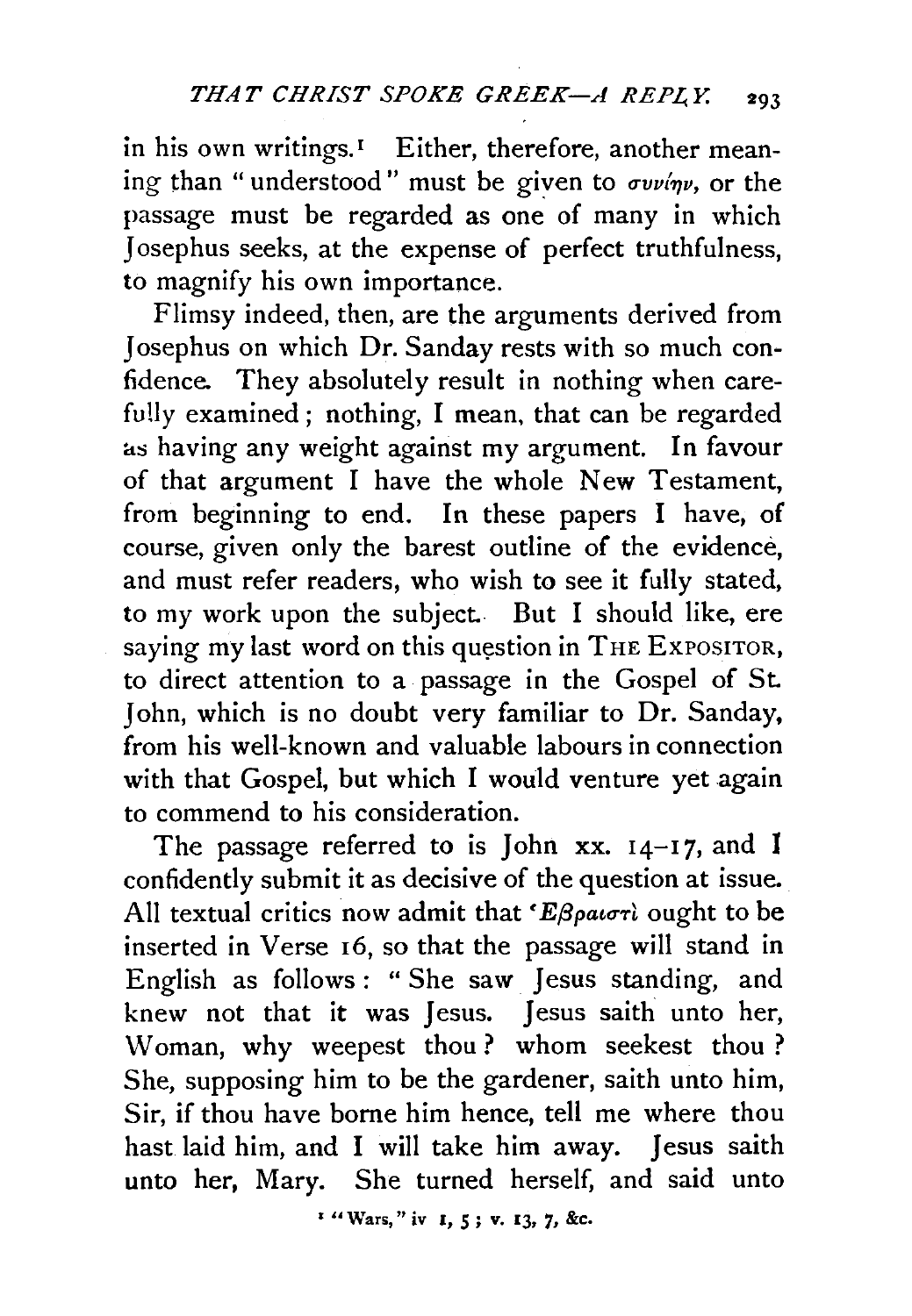him, in Hebrew, Rabboni; which is to say, Master. Jesus saith unto her, Touch me not ; for I am not yet ascended to my Father: but go to my brethren, and say unto them, I ascend unto my Father, and your Father; and to my God, and your God."

The following extract will shew how well fitted this passage is to impress every candid mind with the true linguistic condition of Palestine at the time. " Mary," says Rohr, "in her conversation with Christ, appears to have spoken Greek, until she understood that He was risen from the dead, when she addressed him in the more common Aramaic, saying, Rabboni." 1 This writer, however, does not see that the admission which he here makes is fatal to the theory which he maintains ; for surely if the Aramaic had been "more common" in public intercourse among the Jews of that period than the Greek, it would at once have been used by Mary in addressing one whom she supposed to be " the gardener," and there would have been no indication in the narrative that any other language was generally employed by the Saviour and his disciples.

, Let it be noticed by the reader that certainly one, and probably two, Hebrew terms are preserved in the passage, neither of which would have any meaning if the whole conversation had been carried on in that language. Jesus said to his affectionate follower, "Mary." .This word at once recalled to her those tones which she loved so well: she recognized her Master in the person who now stood beside her ; and, under the influence of deep emotion, she said unto Him, "Rabboni," making use of the same language in which He had probably uttered her name *(Mariam)*.

<sup>1</sup> Palästina, Bib. Cab. p. 92.